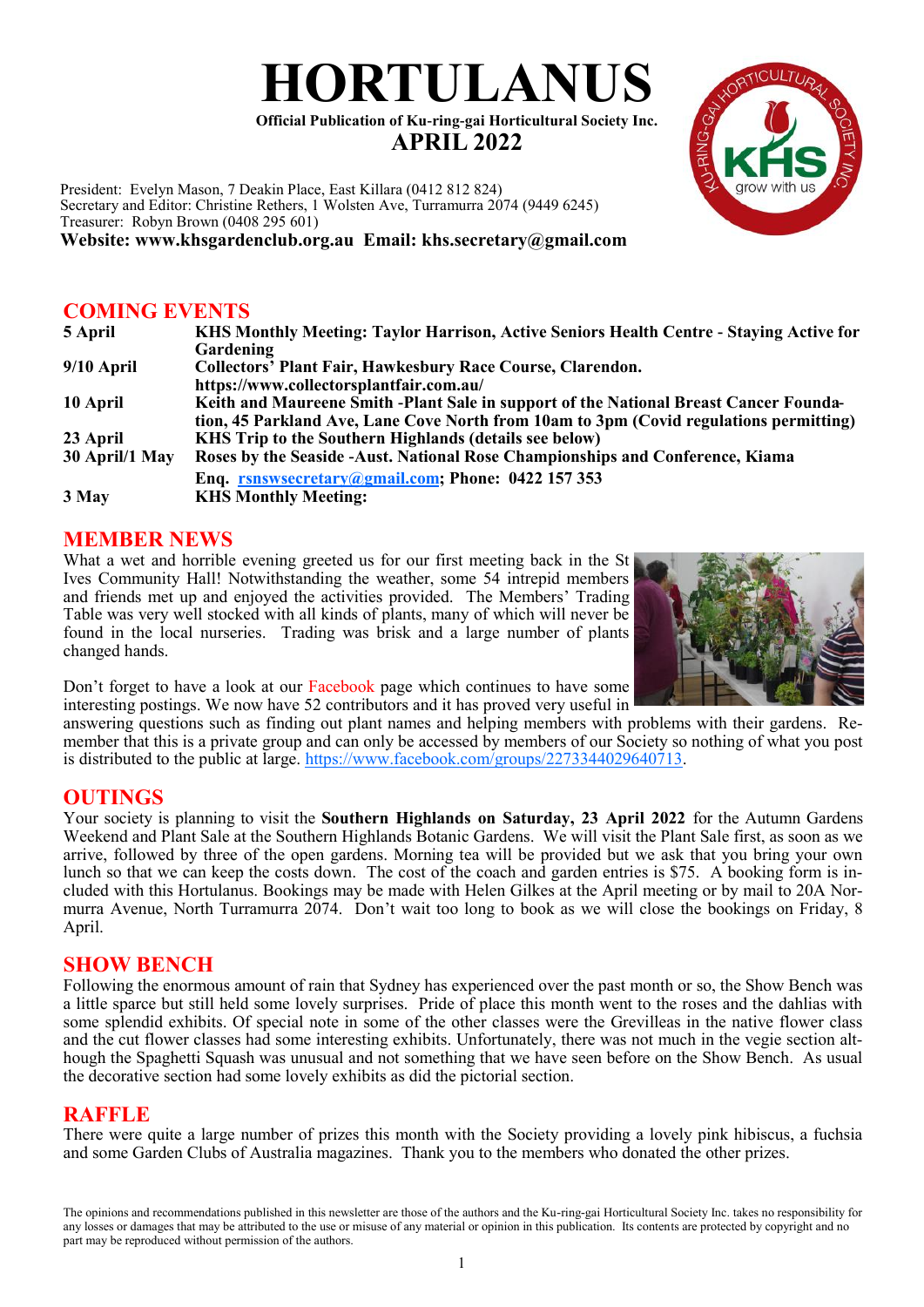# **GARDEN TABLE**

The Garden Table will be operating again at the April meeting so bring along the plants you have been propagating and any interesting cuttings. Sales from this table will be used to help the Society.

# **MARCH MAIN SPEAKER**



Libby Cameron, President of Mosman Garden Club and a tour leader for Ross Garden Tours, took us through many of the fabulous gardens she has visited in India with her tour groups. From what she described, Libby has travelled the length and breadth of India and visited many of the famous palaces with their amazing and often historic gardens. Apart from flowers in these gardens, what was very apparent was the use of flowers for the decoration of houses and people. Flowers are especially important for the many religious festivals and special family celebrations. Blooms of flowers especially marigolds are picked and threaded into garlands, to be worn or to decorate rooms. Many different flowers are used but roses, carnations, lotus, and jasmine are frequently favoured. The

flower heads are often laid out in colourful patterns on the floor of rooms and terraces and displayed in very large









dates back to the 16th century. Libby also took us to the Taj Mahal which was completed in 1643 by the Mughal emperor Shah Jahan and also has a formal Paradise garden. The garden is divided into four and in each quarter there are 16 flower beds planted with 400 plants. (The number 4 was believed to be a lucky number in Islam).



shallow bowls as house decorations.

Libby took us to some of the great gardens of India. A number of these date as far back as the 16th century and are known as Paradise gardens. They are of Iranian origin and are often referred to as Islamic gardens. They are formal, symmetrical and are often enclosed. The most traditional form is a rectangular garden split into four quarters with a pond in the center, a four-fold design called *[chahar bagh](https://en.wikipedia.org/wiki/Charbagh)* (four gardens). One of the most important elements of paradise gardens is water with ponds, canals, rills, and fountains all being common features. Scent is an essential element with fruit-bearing trees and flowers selected for their fragrance. The Amber Fort in Jaipur is a good example of this. The design of the garden in one of the wings (Sheesh Mahal—the Crystal Palace)



fruit bearing trees depicting joy and life. Libby also visited some modern Indian gardens including the Gupta garden which regularly won their local garden competition. She also took her tour

party to the Bangalore Botanical Gardens and to the Ooty Botanical Gardens. Both these gardens were established several centuries ago, later supervised and maintained by the British and now in local government hands. The Ooty garden is at an elevation of over 2,000 m and experiences frost. The gardeners use twigs to cover tender plants during the winter.



KHS members all enjoyed being taken on this wonderful and very colourful trip round India.

**Main Speaker April:** Taylor Harrison from the Active Seniors Health Centre in Gordon will be helping us to keep active and show us how we can stay safe and well while in our gardens.

**Member Speaker April:** Nancy Shaw and Christine Rethers will lead a forum on how best to deal with the problems of a very wet garden after the prolonged rain that Sydney has experienced recently.

# **IN THE VEGIE PATCH IN APRIL by Christine Rethers**

April and May are months when you will be doing a lot of soil preparation in your vegie garden in readiness for the plantings of seedlings of your winter vegetable crop. I have sown seeds of spinach, beetroot and lettuce but I can't grow any of the brassica such as cabbage, broccoli and cauliflowers as I have a rat problem which I can't control without a huge amount of baiting. I will also put in a row or two of carrots and some rocket seeds. That will just about fill my vegie patch. You might like to also think about some leeks, radish, snow, sugar snap and ordinary peas, broad beans and kale. Have a look at your rhubarb now as if you want to divide your plants or put in new plants, this is the time to do it. Give your rhubarb a good feed of pelleted and cow manure as they are heavy feeders. If you are growing peas, remember that they will require some support as they can grow to well over a metre. I find wire or plastic mesh between some wooden posts will do the trick. When you have got everything in, put on some sugar cane mulch to protect the soil and the young plants as they are establishing. If you are growing brassicas, it is a good idea make a 'cage' with four wooden posts covered with a fine white netting to keep out the Cabbage White butterflies.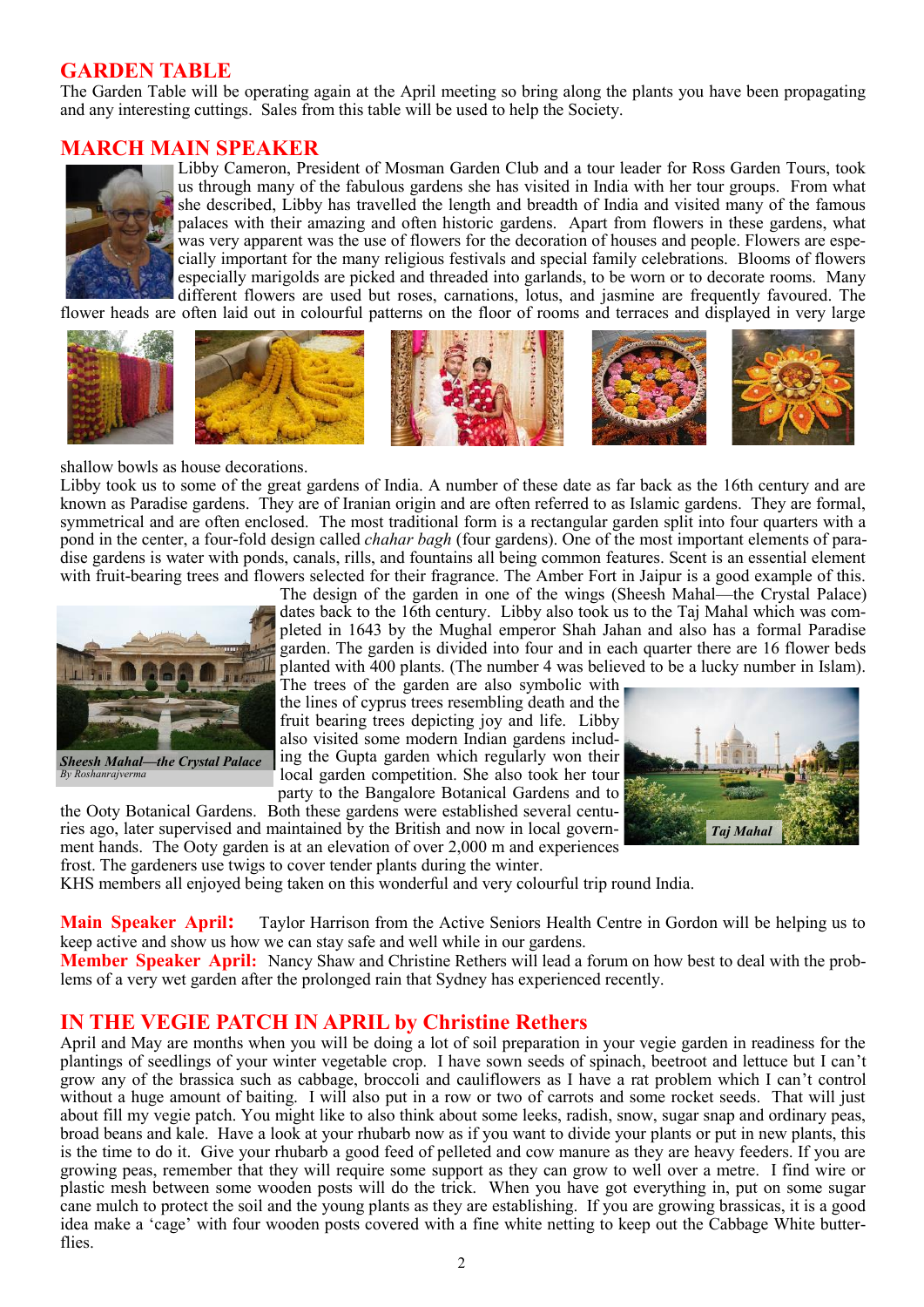#### **DAHLIA MUSINGS by Evelyn Mason**

I started growing one dahlia many years ago when I was working full time. It died from neglect or was it the walla-



*Pearl of Heemstede*



bies that invaded my back yard and ate it out? I bought a new pink one which I believe was called Pearl of Heemstede and I am still growing it today. It reminded me of my mother's love of dahlias – I can only remember her growing one but she tendered it with great care. One dahlia was all I could cope with until I 'almost' retired.

Then I planted a couple more and in the past 3 years I've become somewhat addicted to these showy blooms. They come in all shapes and sizes. From my heritage, Pearl of Heemstede, to a new acquisition, Granite Queen Bee, shown in the photo (right) with a delightful single, Lipstick.

The grey skies, high rainfall and lack of regular sunshine this summer have resulted in several of my dahlias flowering unusually late. My Pearl of Heemstede is at least 2 months late and the carefree, happy Gay Bright Eyes still hasn't flowered in my southwest garden bed (definitely not its favourite position) even though it has been showing off since November in Rosemary Wade's northeastern location. The following photo is curtesy of Rosemary. One of my best flowering dahlias from last summer didn't even produce a shoot – I think the tuber must have rotted from all the rain.



 *and Lipstick*

So late into the summer and I am still getting surprises. This morning I went outside to be rewarded with the following regal beauty – Kenora Wildfire – which finally burst into flower.

I've used several descriptive words above so when I read about the myths, magic and language of flowers, it's fascinating just how many of the everyday descriptive words I would apply to my dahlias are in the lex-

icon of Floriography. While you can pull out different meanings based on dahlia flower colour and tradition, there are some general meanings tied to all dahlia flowers: *\*New beginnings and fresh starts; \*Diversity amidst a boring world; \*Enduring kind-*

*ness and grace, even when things are hard; \*Commitment to what is good.*

And then there are meanings associated with the different colours. Red dahlias symbolise perseverance and the ability to overcome. They are associated with every individual's inner strength. Pink dahlias symbolise kindness and beauty. Yellow dahlias are so cheerful they symbolise joy and childlike glee. I could continue but I think I have convinced you – **I have become a dahlia tragic!**



#### **HAVE YOU SEEN A LADYBIRD WITHOUT SPOTS?** by Jenny Richardson

This is about a special little garden companion, the ladybird. If you are an avid gardener, Mother Nature provides an array of non-chemical means to help control the nasties in our garden and the ladybird is one such helper. Ladybird beetles belong to family Coccinellidae. Worldwide there are nearly 6,000 species of ladybirds. Whilst there are a few species you don't want in your garden, most of Australia's 500 species of ladybird are beneficial. Both the larvae and adult of beneficial ladybirds feed on aphids, scale, insects and mites - so what orchid lover would not like to see these little cuties frequenting our gardens!

So what piqued my interest in ladybirds? Way back at the onset of the whole coronavirus pandemic, after not being allowed to visit anyone for weeks due to the initial lockdown, I was really happy to be able to visit my brother for the first time in what felt like forever, once the restrictions were lifted. My brother has several crepe myrtles in his back garden which were suffering from a bit of an aphid infestation and we spent the afternoon chatting and exploring the life cycle of the ladybirds that had come to feast. As shown in the left photo, a variety of ladybirds were en-



joying the aphid smorgasbord during the afternoon. *Apart from photos noted as being from the internet, the rest are from my brother*. I am no expert, just an interested observer, so I have used Mr Google to identify the different types.\*

My brother and I didn't find any intact eggs but the photo to the right, from the \*FieldGuide shows the small, yellow, oval eggs of the common spotted ladybird, on the underside of a leaf of an infested plant – dinner (green aphids) would be ready and waiting when the larvae hatch.

When I first went to sit down in the gazebo, my brother asked me to make sure I didn't sit on any of the ladybird larvae – I looked down and they were every-

where! Different types are shown in the photo to the left.

I don't recall specifically seeing these larvae before, if I have, I did not realise what they were. Considering the beautiful form they take as adults, the larvae are really quite intimidating looking little critters.